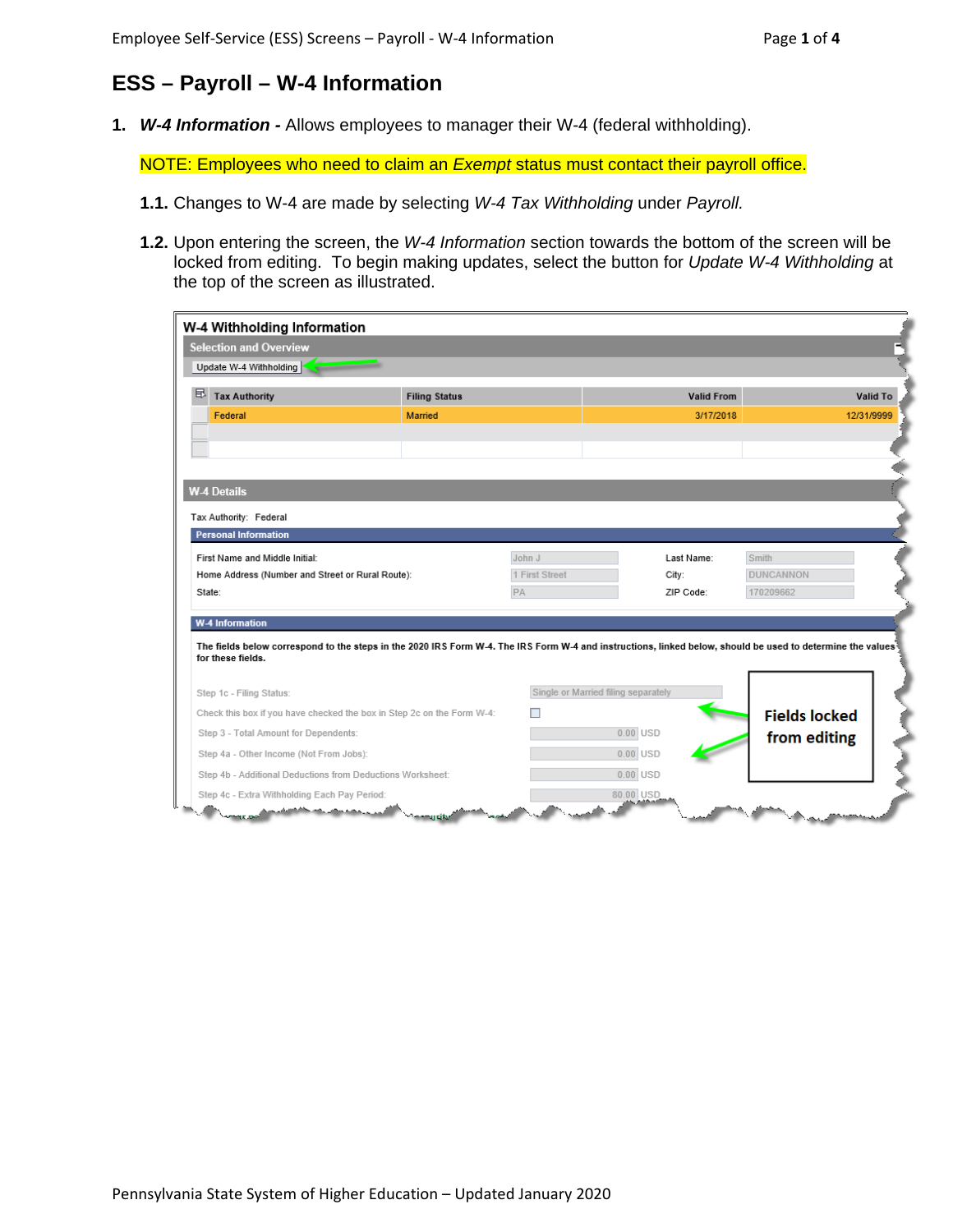**1.3.** Once the button for *Update W-4 Withholding* has been selected, the *W-4 Information* section will unlock for editing as illustrated.

| Step 1c - Filing Status:                                                                                                                                                  | Single or Married filing separately<br>$\overline{\phantom{a}}$ |                        |
|---------------------------------------------------------------------------------------------------------------------------------------------------------------------------|-----------------------------------------------------------------|------------------------|
| Check this box if you have checked the box in Step 2c on the Form W-4:                                                                                                    |                                                                 |                        |
| Step 3 - Total Amount for Dependents:                                                                                                                                     | $0.00$ USD                                                      |                        |
| Step 4a - Other Income (Not From Jobs):                                                                                                                                   | $0.00$ USD                                                      | <b>Fields unlocked</b> |
| Step 4b - Additional Deductions from Deductions Worksheet:                                                                                                                | $0.00$ USD                                                      | for editing            |
| Step 4c - Extra Withholding Each Pay Period:                                                                                                                              | 80.00 USD                                                       |                        |
| Does your name match the name on your social security card? If not, to ensure you get credit for                                                                          |                                                                 |                        |
| your earnings, contact SSA at 800-772-1213 or go to www.ssa.gov.                                                                                                          |                                                                 |                        |
| Under penalties of perjury, I declare that I have examined this certificate and to the best of my knowledge and belief, it is true, correct and complete.<br>Declaration: |                                                                 |                        |

## **Form W-4 Field Descriptions and Instructions**

The fields within the *W-4 Information* section directly correspond to the steps on the IRS Form W-4 2020 or later. It is recommended that employees refer directly to the Form W-4 and instructions to determine the values for the following fields on the screen.

*Step 1c – Filing Status:* choose the appropriate filing status for the Form W-4 from the dropdown menu.

*Check this box if you have cheked the box in Step 2c on the Form W-4:* according to the Form W-4, use this checkbox "*if there are only two jobs total…Do the same on Form W-4 for the other job. This option is accurate for jobs with similar pay; otherwise, more tax than necessary may be withheld."*

*Step 3 - Total Amount for Dependents:* the value entered here is calculated during Step 3: Claim Dependents and is the total from line 3 of the Form W-4. If you are not claiming credits for dependents, leave the default value of 0.00.

*Step 4a - Other Income (Not From Jobs):* the value entered here is calculated during Step 4 (optional): Other Adjustments and is the value from line 4(a) of the W-4 form. If you are not entering other income, leave the default value of 0.00.

*Step 4b - Additional Deductions from Deductions Worksheet:* the value entered here is calculated during Step 4 (optional): Other Adjustments and is the value from line 4(b) of the Form W-4. If you are not entering deductions, leave the default value of 0.00.

*Step 4c - Extra Withholding Each Pay Period:* the value entered here is calculated during Step 4 (optional): Other Adjustments and is the value from line 4(c) of the Form W-4. If you are not entering an additional amount, leave the default value of 0.00.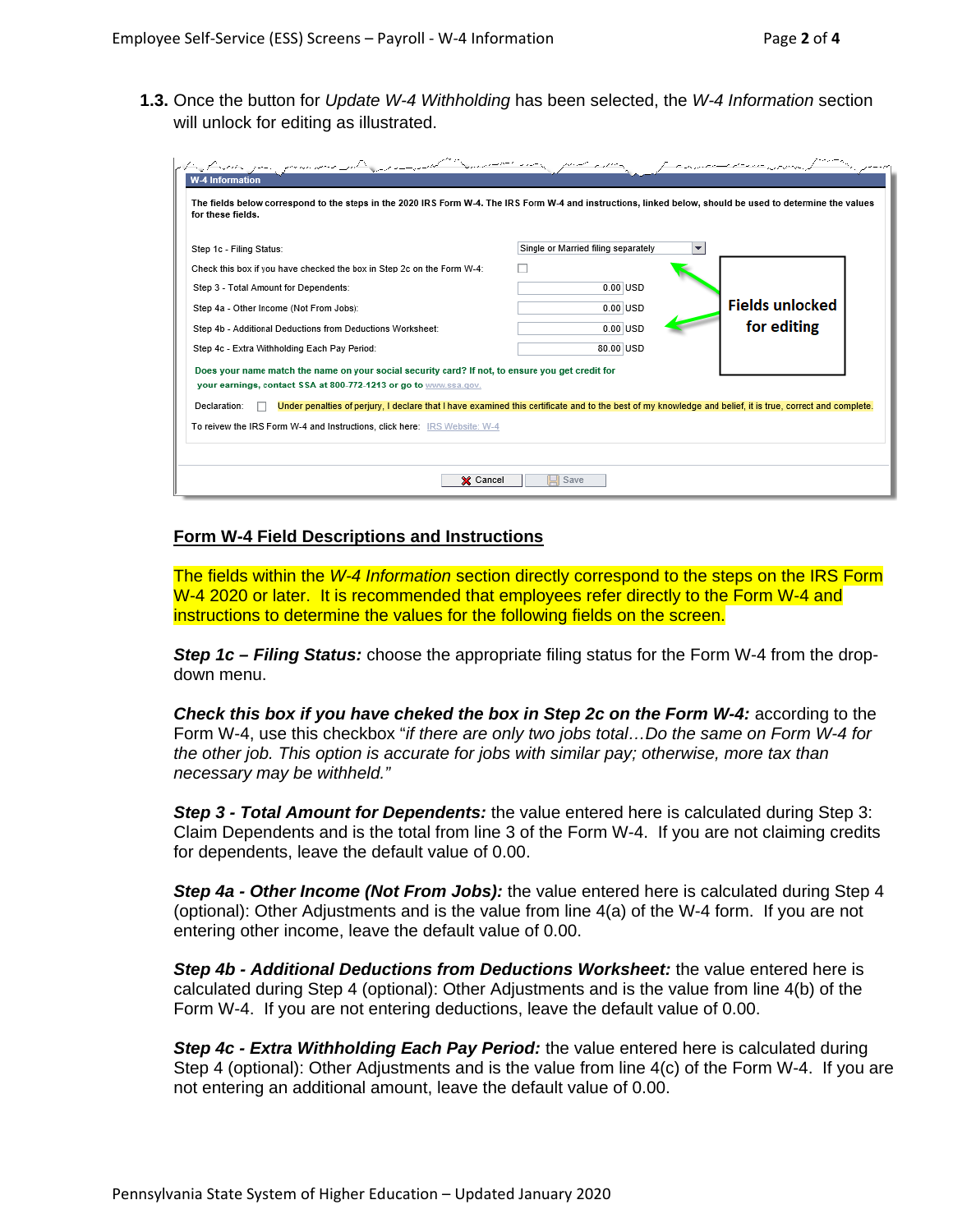**1.4.** When entering dollar amounts in *Step 3, Step 4a, Step 4b,* or *Step 4c*, **it is critical not to use any special characters such as commas or dollar signs**. For example if entering \$6,000.00, it should be entered into the field as 6000 or 6000.00. The following table should be used as a guideline for entering dollar values within these four fields:

| Dollar value to be entered: | <b>Enter on the screen as:</b> |
|-----------------------------|--------------------------------|
| 0.00                        | 0 or 0.00                      |
| 10.00                       | 10 or 10.00                    |
| 100.00                      | 100 or 100.00                  |
| 1,000.00                    | 1000 or 1000.00                |
| 10,000.00                   | 10000 or 10000.00              |
| 100,000.00                  | 100000 or 100000.00            |

NOTE: If an invalid character is entered, an error message will be displayed as illustrated. employees must correct the error as instructed above in step 1.4.

| Step 4b - Additional Deductions from Deductions Worksheet:                                                                                                      |              | $0.00$ USD |
|-----------------------------------------------------------------------------------------------------------------------------------------------------------------|--------------|------------|
| Step 4c - Extra Withholding Each Pay Period:                                                                                                                    | 8.000.00 USD |            |
| Does your name match the name on your social security card? If not, to ensure you get credit for                                                                |              |            |
| your earnings, contact SSA at 800-772-1213 or go to www.ssa.gov.                                                                                                |              |            |
| Under penalties of perjury, I declare that I have examined this certificate and to the best of my knowledge and belief, it is true, correc<br>Declaration:<br>◡ |              |            |
| To reivew the IRS Form W-4 and Instructions, click here: IRS Website: W-4                                                                                       |              |            |
| Extra Withholding field contains invalid input please enter proper input value. Special characters such as commas and dollar signs are not permitted.           |              |            |

**1.5.** When finished entering changes, select the checkbox, "*Under penalties of perjury, I declare that I have examined this certificate and to the best of my knowledge and belief, it is true, correct, and complete."*

| Step 4b - Additional Deductions from Deductions Worksheet:                                                                                                            | 3000.00 USD                                                                                                                                               |  |
|-----------------------------------------------------------------------------------------------------------------------------------------------------------------------|-----------------------------------------------------------------------------------------------------------------------------------------------------------|--|
| Step 4c - Extra Withholding Each Pay Period:                                                                                                                          | 80.00 USD                                                                                                                                                 |  |
| Does your hame match the name on your social security card? If not, to ensure you get credit for<br>your earning x, contact SSA at 800-772-1213 or go to www.ssa.gov. |                                                                                                                                                           |  |
| Declaration:<br>M                                                                                                                                                     | Under penalties of perjury. I declare that I have examined this certificate and to the best of my knowledge and belief, it is true, correct and complete. |  |
| To reivew the IRS Form W-4 and Instructions, click here: IRS Website: W-4                                                                                             |                                                                                                                                                           |  |